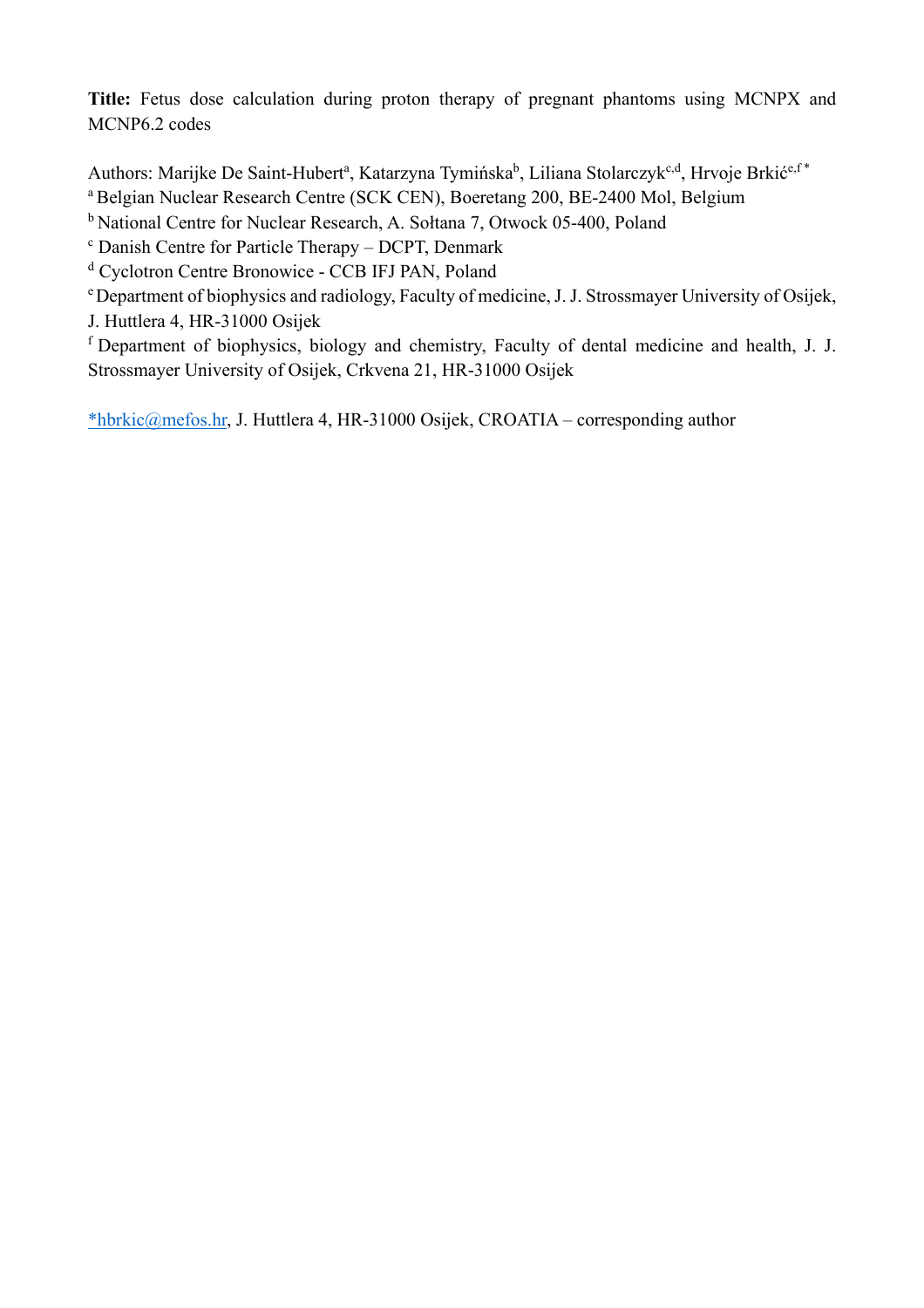## **Abstract**

Radiotherapy of pregnant cancer patients is not common, but when applied accurate assessment of the fetus dose is required, especially since the treatment planning systems are not able and do not allow accurate assessment of out-of-field doses. Proton therapy significantly reduces out-of-field doses, such as dose to the fetus, when compared to the photon radiotherapy techniques and as such could be promising for pregnant cancer patients.

Within this study Monte Carlo calculations are performed on the three different computational phantoms representing pregnant women, all in second trimester of pregnancy. Simplified proton beam to the pregnant women brain was modelled, and the total dose equivalent (normalized per target dose) to the fetus was calculated.

Between MCNPX and MCNP6.2 code versions we observed up to 6% difference. In this work 3 groups participated and the variation between the groups was 8% and 12% for MCNPX and MCNP6.2, respectively. Depending on the phantom used in the calculations the fetal dose was between 0.4 and 0.8 μSv/Gy. Major contribution to the total dose came from the neutrons, with only 20% of the dose coming from photons, while other particles have negligible contributions. Results of the total dose equivalent differ by factor of two, when different phantoms were used, due to geometrical and anatomical characteristics of mother and fetus position.

## **Highlights**

- Code versions agreed within 6% in the fetus absorbed dose calculation
- Variation between the groups was 8% and 12% for MCNPX and MCNP6.2
- Fetal dose was between 0.4-0.8 μSv/Gy due to different geometries between phantoms
- No impact was observed for varying female and fetus tissue composition

Keywords: Monte Carlo simulations, pregnant phantoms, proton therapy, fetus dose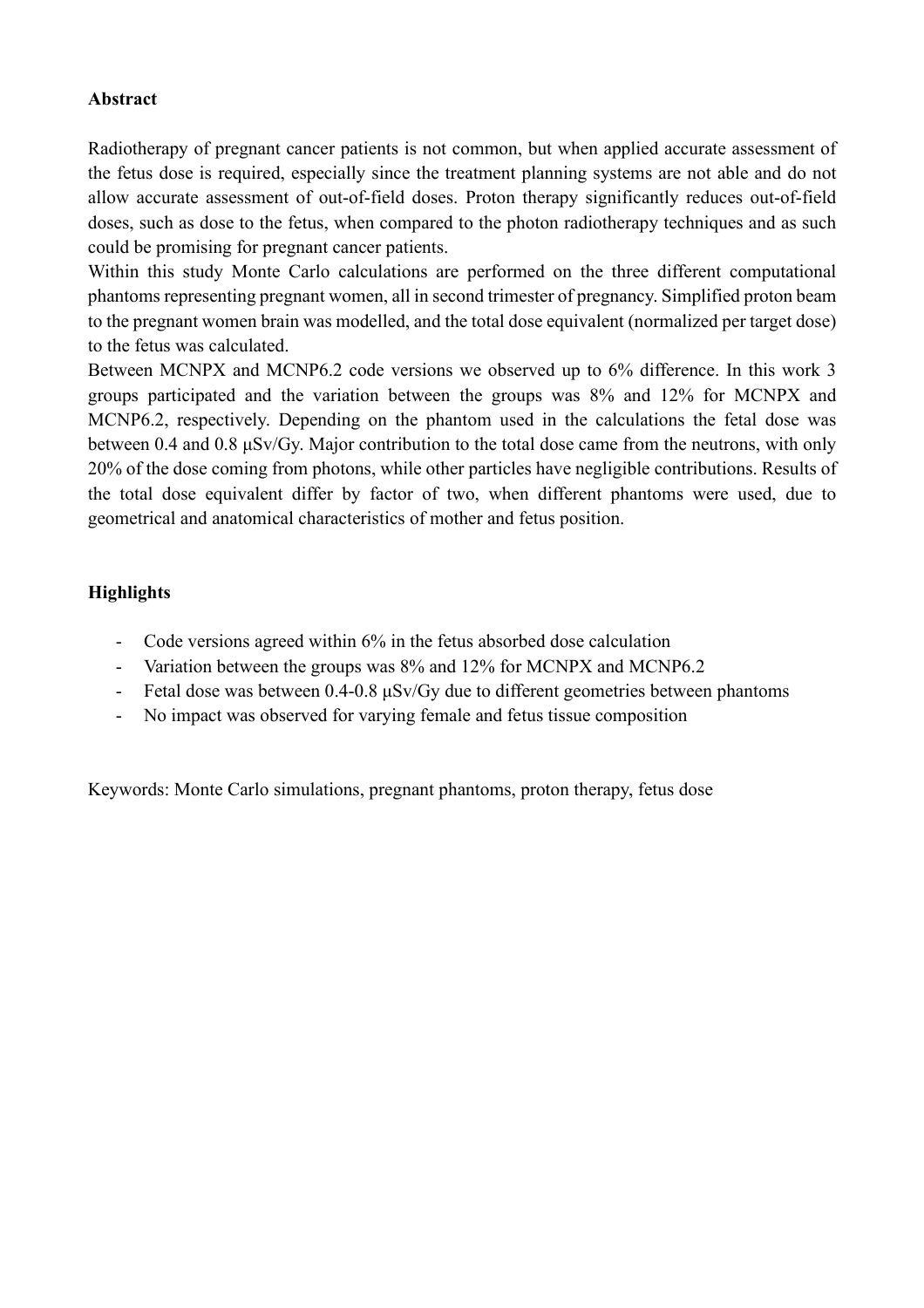### **Introduction**

Cancer during the pregnancy is not common since it is diagnosed in less than 0.1% of all diagnosed cancers (Donegan, 1983; Kal and Struikmans, 2005; Pavlidis, 2002). However, due to increase of the average age of woman in their first pregnancy, this prevalence might increase (Kal and Struikmans, 2005) Ereast and brain cancer as well as Hodgkin's disease are the most frequent tumors occurring during pregnancy. On average 70 % of diagnosed cancers during pregnancy are treated, but only 3 % receive radiotherapy. Nevertheless, this type of treatment could be an alternative to chemotherapy especially during the first trimester (Kal and Struikmans, 2005). Still a significant number of radiotherapy centers do not have experience in treating pregnant patients.

Over the past few decades radiotherapy made some significant technological advances to improve the effectiveness and tolerability of the treatment (Mazzola et al., 2019). The number of the pregnant patients that undergo such treatments is not high, so there is no fundament for any clinical recommendation (Mazzola et al., 2019). The most frequently used threshold (100 mGy) for the dose to the fetus is the one recommended by ICRP (Streffer et al., 2003).

As fetus is located out of the radiation field, treatment planning systems (TPS) is not able to accurately estimate the dose to fetus (Shine et al., 2019). Therefore, it is crucial to perform measurements or calculations of fetus doses. Previous measurements during photon radiotherapy have shown that outof-field doses might arise from radiation scattered within the patient, radiation scattered from the collimators and leakage from the treatment head that mainly depends on the treatment device. Proton radiotherapy has many advantages compared to photon therapy, i.e. there is decreased dose at the entrance to the tissue due the slowdown of the protons and there is no exit dose. Some studies showed that there is a tenfold reduction to the fetus dose when protons are used (Geng et al., 2015). Nevertheless the dosimetry is challenged by the creation of secondary neutrons leading to a mixed field of out-of-field radiation comprising of protons, neutrons, photons and alphas with an increased and variable biological effectiveness.

Monte Carlo simulations of radiation transport are commonly used by medical physicist to obtain accurate information that cannot be measured or evaluated by TPS. Moreover, MC allows researchers to obtain neutron spectra for correction of detector response or to obtain out-of-field doses during radiotherapy (Stolarczyk et al., 2018; Wochnik et al., 2020). However, they may also serve as a golden standard in many other medical applications (Kolacio et al., 2021; Rabus et al., 2021) $\Box$ In the computational dosimetry, voxelized human phantoms are commonly used to either assess the doses to specific organs, or to provide effective dose (Zaidi and Xu, 2007). Computational resources development allowed researchers to produce more accurate models of the human body and several voxelized phantoms of pregnant women are available (Becker et al., 2008; Dimbylow, 2006; Maynard et al., 2014).

The aim of this study is to calculate the fetus dose during proton brain therapy using Monte Carlo (MC) calculations on three different voxelized phantoms of pregnant women and compare several independent simulations performed by 3 different groups and different versions of MCNP (MCNPX 2.7.0 and MCNP6.2).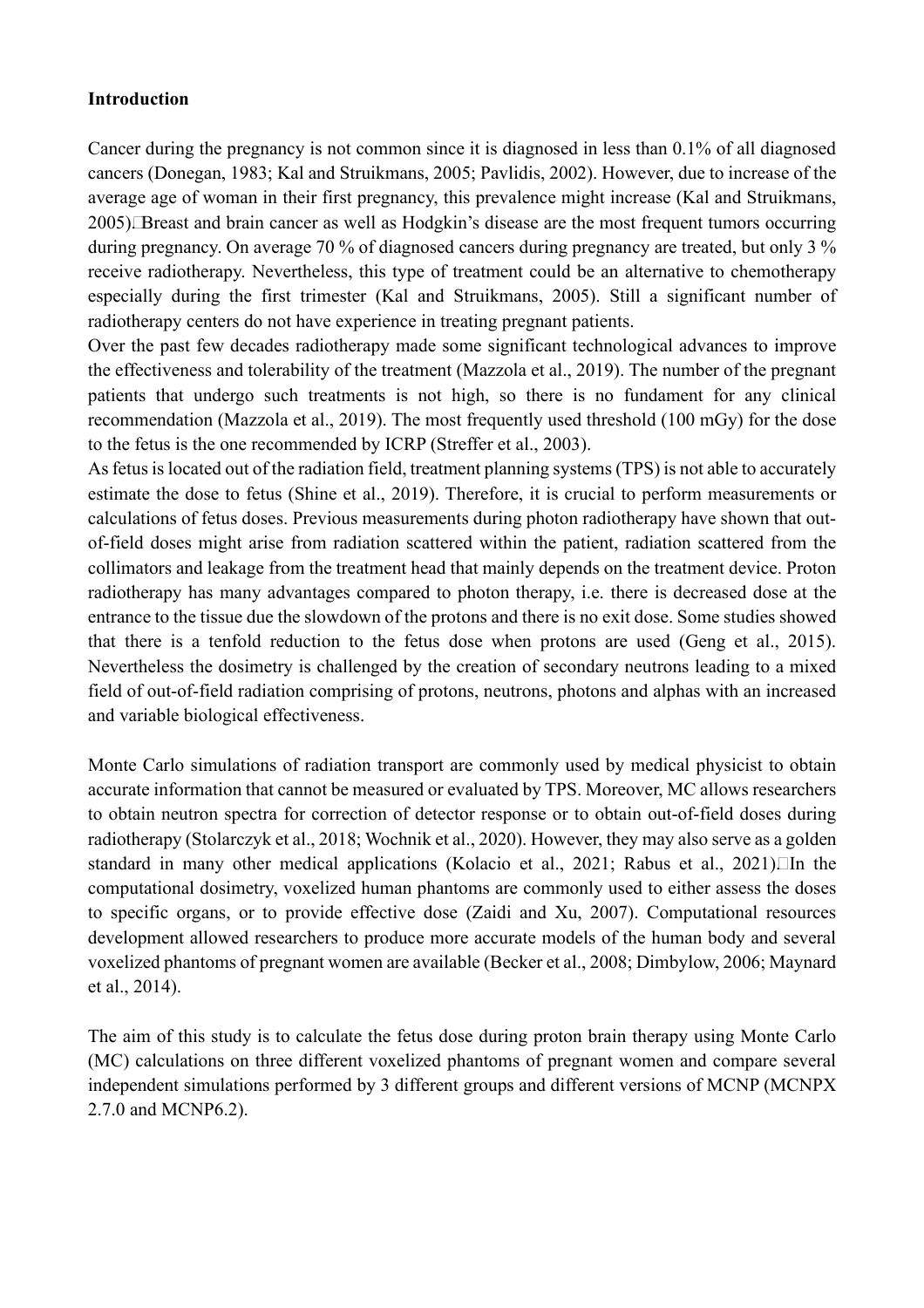### **Materials and methods**

Three groups from three different institutes, approached this task. The groups are marked as 1, 2 and 3, in order not to present their results directly.

## **MCNP**

All the participants used Monte Carlo N-Particle transport code (MCNP), but there were differences in the versions. Eventually all participants agreed to use both MCNPX 2.7.0 (Pelowitz, 2011) $\alpha$ MCNP6.2 (Werner et al., 2018b, 2018a) versions of the code to spot the differences between the codes, participants and approaches. One major difference between these two codes is that MCNPX uses Bertini Intranuclear Cascade (INC) model and Dresner pre-equilibrium model as the default (Bertini, 1969, 1963), while MCNP6.2 uses the Cascade-Exciton Model CEM03.03 (Mashnik et al., 2008, 2005). Also MCNP6.2 allows performing the calculations on multiple cores which, together with skipping the geometry check (that is default in MCNPX), speeds up the calculations significantly.

## Phantoms

Three different computational pregnant female phantoms were chosen for the simulations, one developed by Helmholtz University Zentum Münich, named Katja (Becker et al., 2008), and two from the University of Florida (UF) family of phantoms at different gestational stages (Maynard et al., 2014) (Figure 1). Katja phantom represents pregnant women at 24 weeks of pregnancy, and UF phantoms have more stages, that are measured as post conceptual and only two stages of UF phantoms were used in this study. The UF phantoms are referred as UF20 (for  $20<sup>th</sup>$  week post conception) and UF25 (for  $25<sup>th</sup>$  week post conception) in the further text. If the post conceptual weeks are recalculated to the pregnancy weeks, two weeks should be added to the UF phantoms in order to speak in the same terms. Characteristics of the computational phantoms are given in the Table 1. All the phantoms have similar geometrical characteristics, Katja is slightly taller (4 cm) than UF phantoms, the masses of the mother are also similar (within 2 kg) and Katja fetus mass is in between of UF20 and UF25. UF phantoms are built from voxel lattices of 2 sizes – the ones that represent the fetus are smaller, allowing the modeling of more details. Therefore, the number of voxels in UF phantoms is



significantly higher when compared to the Katja phantom, built of same voxel size.

Figure 1. Representations of phantoms: Katja (left), UF20 (middle) and UF25 phantom (right).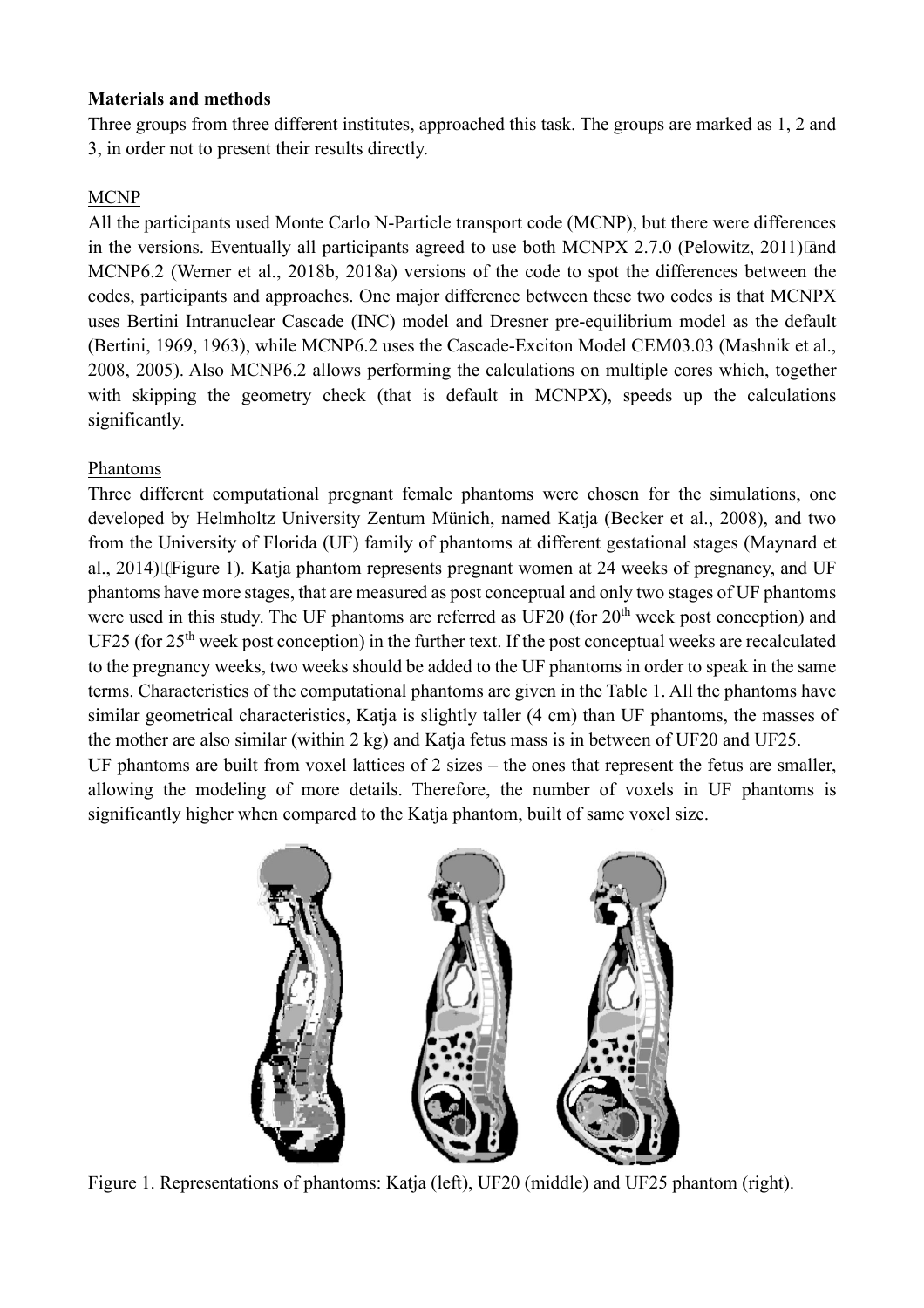|  |  |  | Table 1. Physical and geometrical characteristics of the different phantoms used. |
|--|--|--|-----------------------------------------------------------------------------------|
|  |  |  |                                                                                   |

| Phantom                         | Katja            | <b>UF20</b>                                         | UF25                                                |
|---------------------------------|------------------|-----------------------------------------------------|-----------------------------------------------------|
| Weeks of pregnancy              | 24               | 22                                                  | 27                                                  |
| Female height [cm]              | 168              | 164                                                 | 164                                                 |
| Female mass [kg]                | 63.6             | 63.6                                                | 65.8                                                |
| Fetus mass [g]                  | 730              | 468                                                 | 986                                                 |
| Voxel size $\lceil mm^3 \rceil$ | 1.775x1.775x4.84 | $1.26x1.26x2.7$ Mother<br>$0.301x0.301x0.301$ Fetus | $1.26x1.26x2.7$ Mother<br>$0.381x0.381x0.381$ Fetus |
| Number of voxels<br>$(*10^6)$   | 15.7             | 53.65 fetus<br>57.24 Mother                         | $51.96$ fetus<br>66.78 Mother                       |

#### MC simulation conditions

#### Proton beam

For the purpose of comparison, a simplified proton beam that targets the center of the brain was chosen. The beam was coming from the right side of the phantom head, it was circular with 3 cm diameter and Spread Out Bragg Peak (SOBP) with a range of 10 cm and modulation of 5 cm in water. In total 21 proton energies were modelled ranging from 78 to 116 MeV with a Gaussian energy distribution (sigma 1.5%) and appropriate weightings as presented in the supplemental Table 1.

### Brain target dose

To display an SOBP profile inside the brain a mesh tally was used providing results in MeV/cm<sup>3</sup>/source proton. Target dose (MeV/g/proton) was obtained by correcting for the brain density. The out-of-field dose quantities were normalized to the averaged target dose/proton form the SOBP plateau to derive dose quantities per target dose.

#### Fetus dose

As a variance reduction technique, geometry splitting was applied, namely all the particles entering the uterus have importance 4, while for those particles entering any of the fetus organs this was further increased to 16. The absorbed dose from protons, neutrons, photons, electrons and alphas for whole fetus was calculated using +F6 tally, while the neutron spectra were recorded using F4 tally. All simulations were conducted for at least  $10^8$  particles, and all tallies had relative error below 10%. Since the simulations are performed in mixed field, to distinguish the contribution from different particles, phase space (PHSP) files were created, where only one type of particle was recorded. Surface for recording the particles was a cylinder placed coaxial from the source cylinder with radius of 10 cm. The simulations that started from each phase space file enabled us to determine contribution to the fetus dose from each particle type.

Several sets of simulations, to test the influence of different codes, phantoms and material compositions, were conducted as represented in Table 2. In all simulation sets the atomic number of the element, mass number of the nuclide and cross-section identifier were selected for each material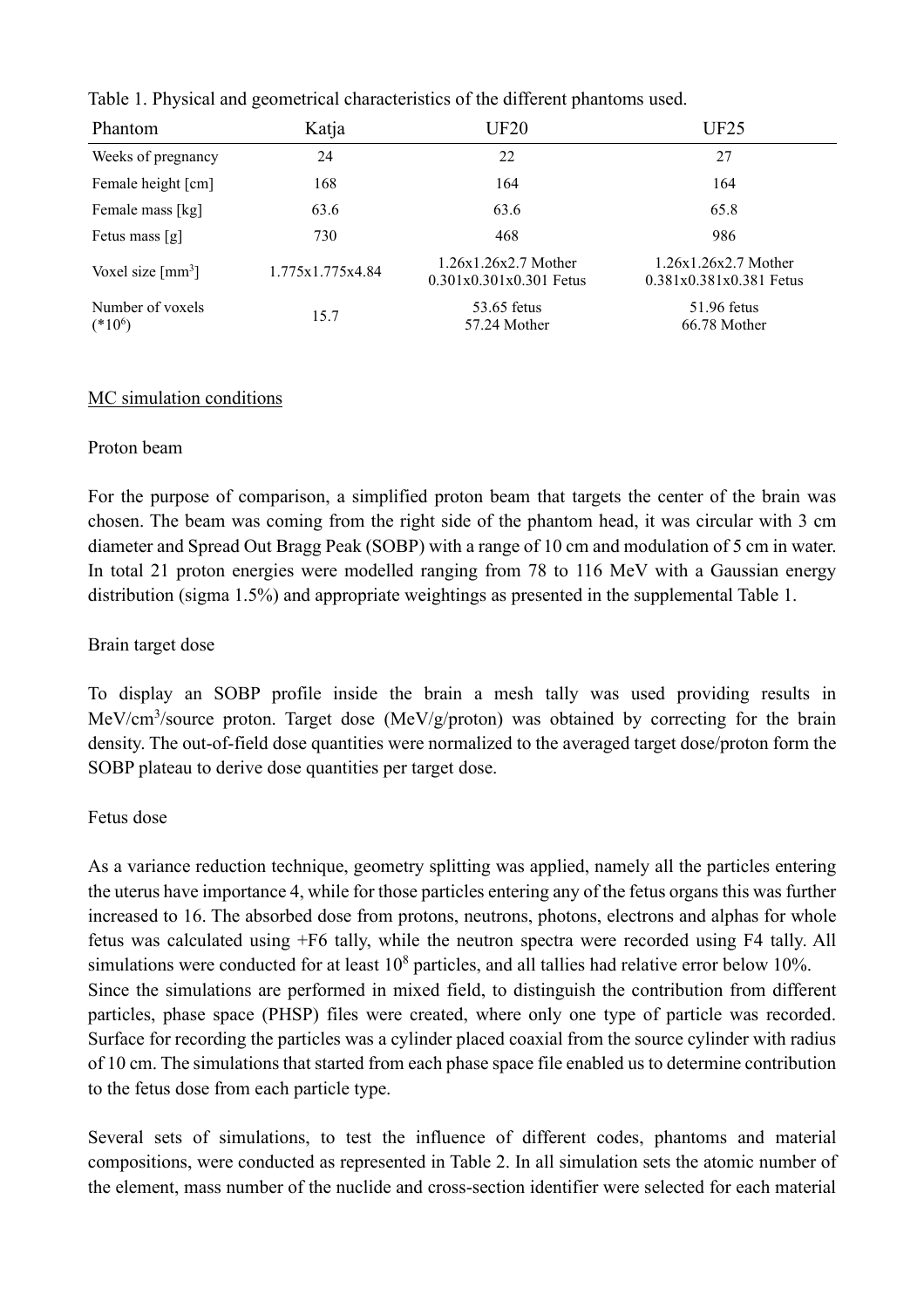(Supplemental Table 2) from available data libraries (Collins, 2014). Photonuclear and proton interactions were selected using material card nuclide substitution (MX card) for carbon and iron in all defined materials for simulation sets 1, 4 and 5.

| Set | Phantom<br>geometry | Mother<br>material | Fetus<br>material |
|-----|---------------------|--------------------|-------------------|
| 1   | Katja               | Katja              | Katja             |
| 2   | Katja               | Katja              | UF25              |
| 3   | Katja               | <b>UF25</b>        | UF25              |
| 4   | UF25                | UF25               | UF25              |
| 5   | <b>UF20</b>         | UF20               | <b>UF20</b>       |

Table 2. Overview of simulation sets presenting phantom geometry, mother and fetus material composition

#### Calculation of fetus dose equivalent

Fetus dose equivalent was calculated summing 2 separate contributors:

1) Neutron dose equivalent obtained as explained in Romero‐Expósito et al (2016). Assuming the validity of the kerma approximation (i.e. secondary charged particle equilibrium exists), the simulated fluence data (F4:n) are used together with the kerma factors *k(E) and* quality factor as a function of neutron energy (*Q(E)*) to derive the neutron dose equivalent using the following equation:

$$
H = \Phi \int_{E} Q(E) \cdot k(E) \cdot \frac{d\varphi_{i}(E)}{dE} \cdot dE \tag{1}
$$

where  $\Phi$  is the total neutron fluence and  $\frac{d\varphi_i(E)}{dE}$  $\frac{\partial f(L)}{\partial E}$ , the energy spectrum of the unit neutron fluence.

2) Photon dose equivalent calculated from the absorbed dose due to secondary photons (F6:p) and using the quality factor of photons  $(Q_{\gamma}=1)$ .

Both dose quantities were normalized to the target dose, obtained as average at the SOBP plateau, to derive a fetus dose (equivalent) per target dose expressed as nGy/Gy or nSv/Gy.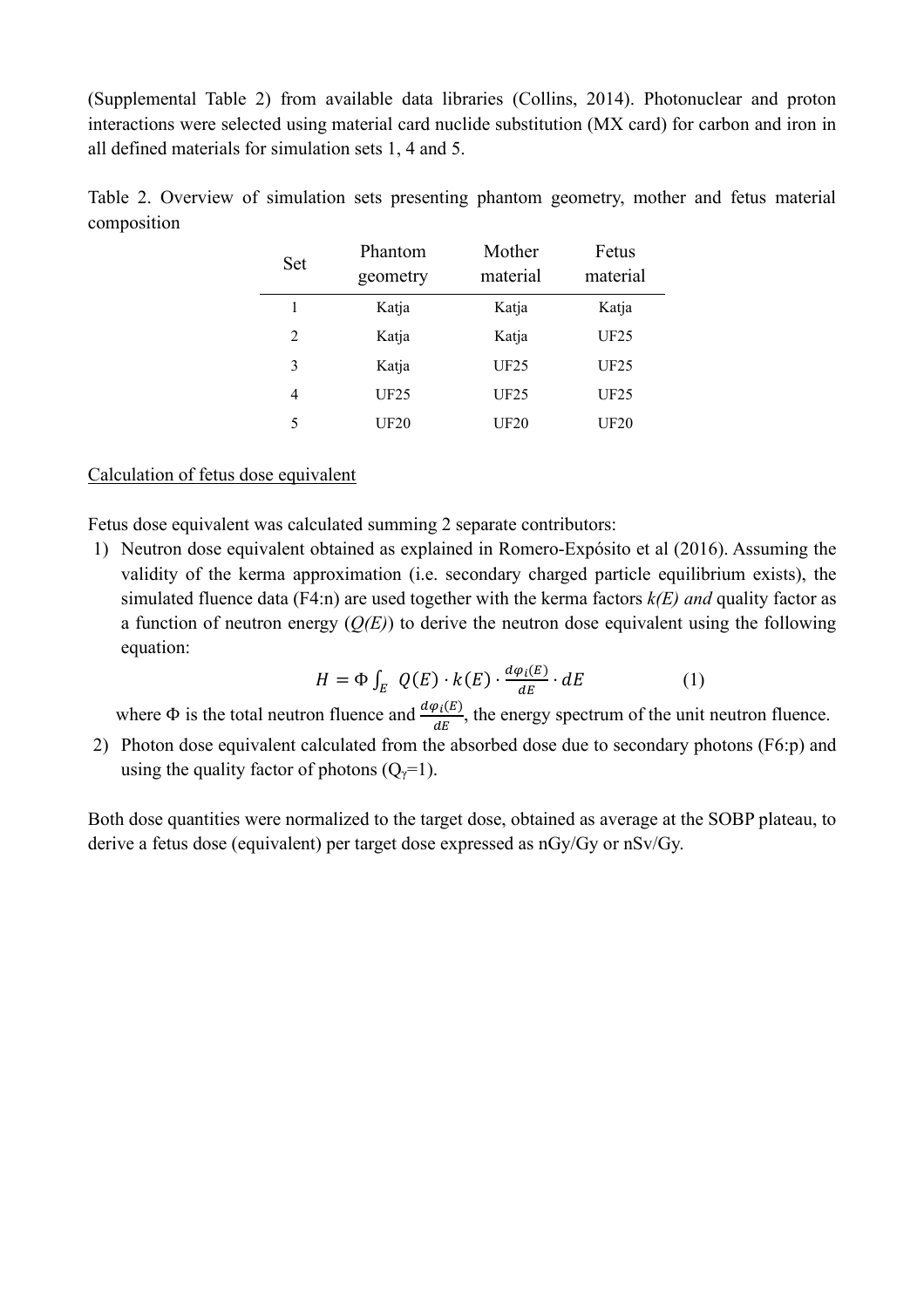# **Results**

# Brain target doses

In Figure 2 the proton beam hitting the brain of the computational phantom is shown as well as the SOBP profile. Both phantoms (Katja and UF25) show on average of 0.42 MeV/g/source proton at the SOBP plateau. The elevated dose in the plateau of the SOBP (at  $\pm 1.5$ cm) is related to the increased density of the cranium when entering the brain of the patient.



Figure 2. On the left the voxelized Katja phantom with mesh tally in the brain representing the entrance of the SOBP in the brain. Corresponding SOBP profiles are shown on the right for Katja phantom as well as for UF25 phantom, as obtained by group 1. The depth starts from the entrance of the beam in the patient head.

# Variation between participants and codes

The absorbed dose in fetus calculated with two different codes by three different groups for the Katja phantom are presented in Table 3.

The variation in the fetus total dose between the groups is 8% for MCNPX while it was slightly higher for MCNP6.2 and variation reached up to 12%. In general, photon/electron doses match better between the groups for MCNPX and MCNP6.2 (within 8% and 6 % respectively) compared to the dose deposited by protons, which is more variable reaching up to 21% and 26% respectively.

This difference may be attributed to slightly different definition of the beam parameters and positioning of the beam to the center of the brain between participants.

On the other hand when running the same input file MCNPX and MCNP6.2 differences are within 6% for the total absorbed dose. This can be expected as the same cross section libraries were selected and the different default nuclear models between MCNPX and MCNP6.2 will not play a major as the proton source energy is up to only 116 MeV and nuclear models are only used above 150 MeV in the MCNP code.

Nevertheless, the difference was somewhat higher for proton dose and we noted that the difference reached up to 13% between MCNPX and MCNP6.2 for group 3 which was unexpected.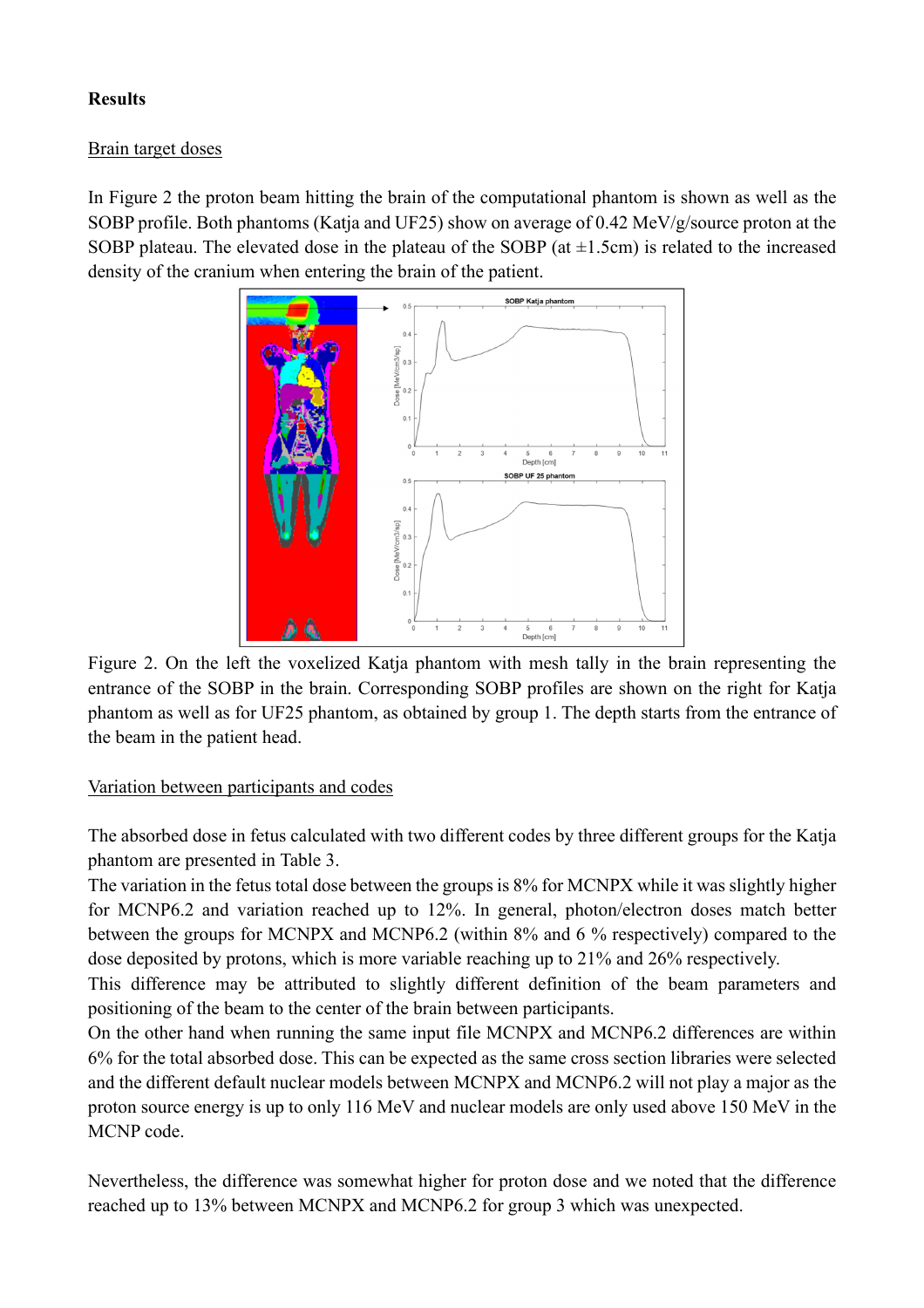Table 3. Absorbed dose in fetus normalized per target dose [nGy/Gy] calculated for different particles by different groups and codes calculated on the Katja phantom (corresponding to scenario 1). Differences between MCNPX and MCNP6.2 are shown as well as variation between the groups for the different particle type.

| Group          | Particle type   |               |                                                                                                                                                                                                   | Difference |
|----------------|-----------------|---------------|---------------------------------------------------------------------------------------------------------------------------------------------------------------------------------------------------|------------|
|                |                 |               |                                                                                                                                                                                                   | $(\%)$     |
|                | Proton          | 30            | 30                                                                                                                                                                                                | $0\%$      |
| 1              | Neutron         | 42            | 42                                                                                                                                                                                                | 0%         |
|                | photon/electron | 93            | 92                                                                                                                                                                                                | $1\%$      |
|                | All $(*+f6")$   | 165           | 164<br>$1\%$<br>22<br>23<br>42<br>41<br>$2\%$<br>101<br>104<br>3%<br>165<br>$2\%$<br>168<br>34<br>39<br>53<br>55<br>103<br>108<br>190<br>202<br>21%<br>26%<br>14%<br>17%<br>6%<br>8%<br>8%<br>12% |            |
|                | Proton          |               |                                                                                                                                                                                                   | $-4\%$     |
| $\overline{2}$ | Neutron         |               |                                                                                                                                                                                                   |            |
|                | photon/electron |               |                                                                                                                                                                                                   |            |
|                | All $(*+f6")$   | MCNPX MCNP6.2 |                                                                                                                                                                                                   |            |
|                | Proton          |               |                                                                                                                                                                                                   | $-13%$     |
| 3              | Neutron         |               |                                                                                                                                                                                                   | $-4\%$     |
|                | photon/electron |               |                                                                                                                                                                                                   | $-5\%$     |
|                | All $(*+f6")$   |               | $-6\%$                                                                                                                                                                                            |            |
|                | Proton          |               |                                                                                                                                                                                                   |            |
|                | Neutron         |               |                                                                                                                                                                                                   |            |
| Variation      | photon/electron |               |                                                                                                                                                                                                   |            |
|                | All $(*+f6")$   |               |                                                                                                                                                                                                   |            |

### Total dose equivalent - contribution from different particles

In order to calculate the total dose equivalent per target dose we used phase space files to assess the dose from each particle type individually. We created a cylindrical surface around the beam axis and recorded various particles (neutrons, protons, photons and electrons) crossing the surface in separate phase space files. In subsequent calculations the files were used as source input to calculate the dose contribution to fetus from each particle type. Both neutrons and photons created within the brain of the patient contribute to the fetus dose while protons and electrons do not reach the fetus (Table 4). Overall, the contribution from photons is around 20% and mostly neutrons will contribute to the total dose equivalent. As such all proton doses measured inside the fetus (Table 3) are attributed to recoil protons created by neutrons.

This confirmed the total dose equivalent in the fetus consists of photons and neutrons and the calculation defined in materials and methods can be used to calculate the total dose equivalent per target dose.

Since the results of all institutions show the similar trend, only results from one institution are shown.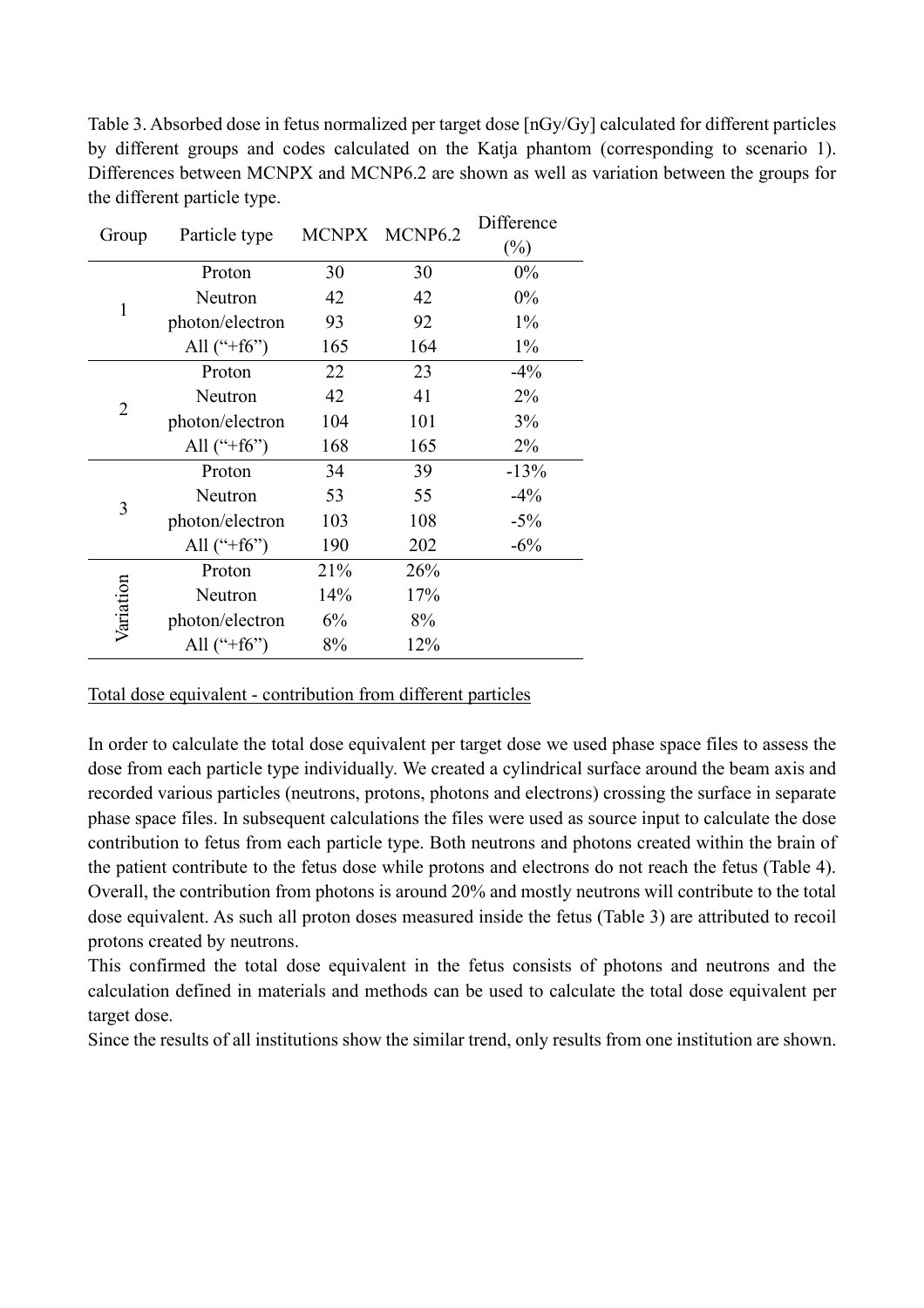| $\mu$ and $\mu$ and $\mu$ and $\mu$ and $\mu$ and $\mu$ and $\mu$ |                        |                       |                       |                         |         |  |  |  |  |  |  |
|-------------------------------------------------------------------|------------------------|-----------------------|-----------------------|-------------------------|---------|--|--|--|--|--|--|
|                                                                   | Neutron<br>phase space | Proton<br>phase space | Photon<br>phase space | Electron<br>phase space | Total   |  |  |  |  |  |  |
|                                                                   |                        |                       |                       |                         |         |  |  |  |  |  |  |
| Dose equivalent per<br>target dose $[nS/Gy]$                      | 615                    | 0.00001               | 144                   | 0.0001                  | 759     |  |  |  |  |  |  |
| Contribution to total<br>dose equivalent                          | $81\%$                 | $0\%$                 | $19\%$                | $0\%$                   | $100\%$ |  |  |  |  |  |  |

Table 4. Absorbed dose contribution from each particle determined by PHSP file. Results from the group 2 for the Katja phantom are shown

#### Total dose equivalent - differences between phantoms

Simulations with UF phantoms at two gestational ages were performed. Photon dose, neutron dose equivalent and total dose equivalent (all normalized per target dose) were determined for each phantom and the results are summarized in Table 5. Since the results from all the institutions show similar trend only results from Group 3 are shown. To our surprise the total dose equivalent for Katja phantom was almost two times higher than the total dose equivalent determined for the UF phantoms and similar differences are observed for photons and simulated neutron dose data. Between UF20 and 25 weeks the difference is small, with a slight elevation in the UF25 weeks compared to UF20 weeks which is expected as the fetus is larger and will get closer to the target area.

Table 5. Results of total dose equivalent in different phantoms using MCNP6.2 code. Results from scenarios 1, 4 and 5 and Group 3 are shown.

|                                                       |       | Dose quantities |             | Difference to Katja $(\%)$ |             |
|-------------------------------------------------------|-------|-----------------|-------------|----------------------------|-------------|
|                                                       | Katja | <b>UF20</b>     | <b>UF25</b> | <b>UF20</b>                | <b>UF25</b> |
| Photon dose per target dose<br>$\lceil nGy/Gy \rceil$ | 108   | 60              | 64          | 44%                        | 40%         |
| Neutron dose equivalent per<br>target dose $[nSv/Gy]$ | 672   | 295             | 332         | 56%                        | 51%         |
| Total dose equivalent per target<br>dose $[nSv/Gy]$   | 780   | 355             | 396         | 54%                        | 49%         |

In order to understand the differences observed between the phantoms we modelled the total absorbed dose in a mesh tally as is shown in the Figure 3. This figure shows that the dose in the belly of the Katja is elevated compared to the UF 25 phantom.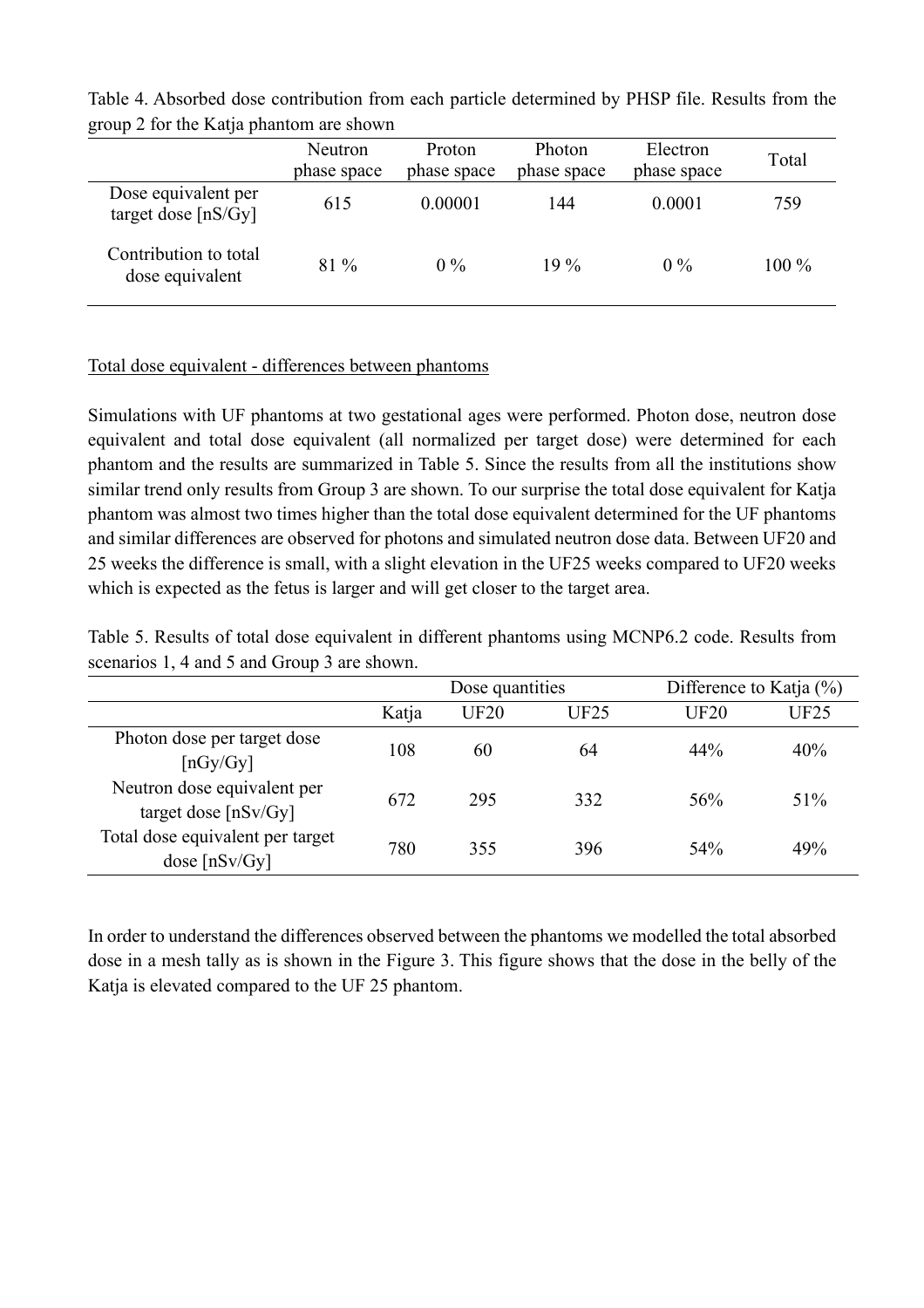

Figure 3. Image of the mesh tally the total absorbed dose through the phantom. Results from Group 1 are shown for Katja, UF20 and UF25.

## Impact of tissue composition

We noted differences in the definition of the tissue composition between Katja and UF20/25 for both female and fetus. Therefore, we tested also the influence of the material composition, which showed that there is no significant difference after modifying the chemical tissue compositions of the Katja phantom. Among the groups and codes, it does not differ more than 0.3 %, which is within the statistical error (Table 6).

Table 6. Results of simulations with Katja phantom for which different material compositions were tested. Results from scenarios 1, 2 and 3 of Group 1 are shown.

|                                                     | Mother Katja<br>Fetus Katja | Mother Katja<br>Fetus UF | Mother UF<br>Fetus UF | Variation between<br>compositions $(\% )$ |
|-----------------------------------------------------|-----------------------------|--------------------------|-----------------------|-------------------------------------------|
| Photon dose per target<br>dose $[nGy/Gy]$           | 169                         | 169                      | 170                   | $0.3\%$                                   |
| Neutron dose equivalent<br>per target dose [nSv/Gy] | 641                         | 642                      | 643                   | $0.2\%$                                   |
| Total dose equivalent per<br>target dose $[nSv/Gy]$ | 810                         | 811                      | 813                   | $0.2\%$                                   |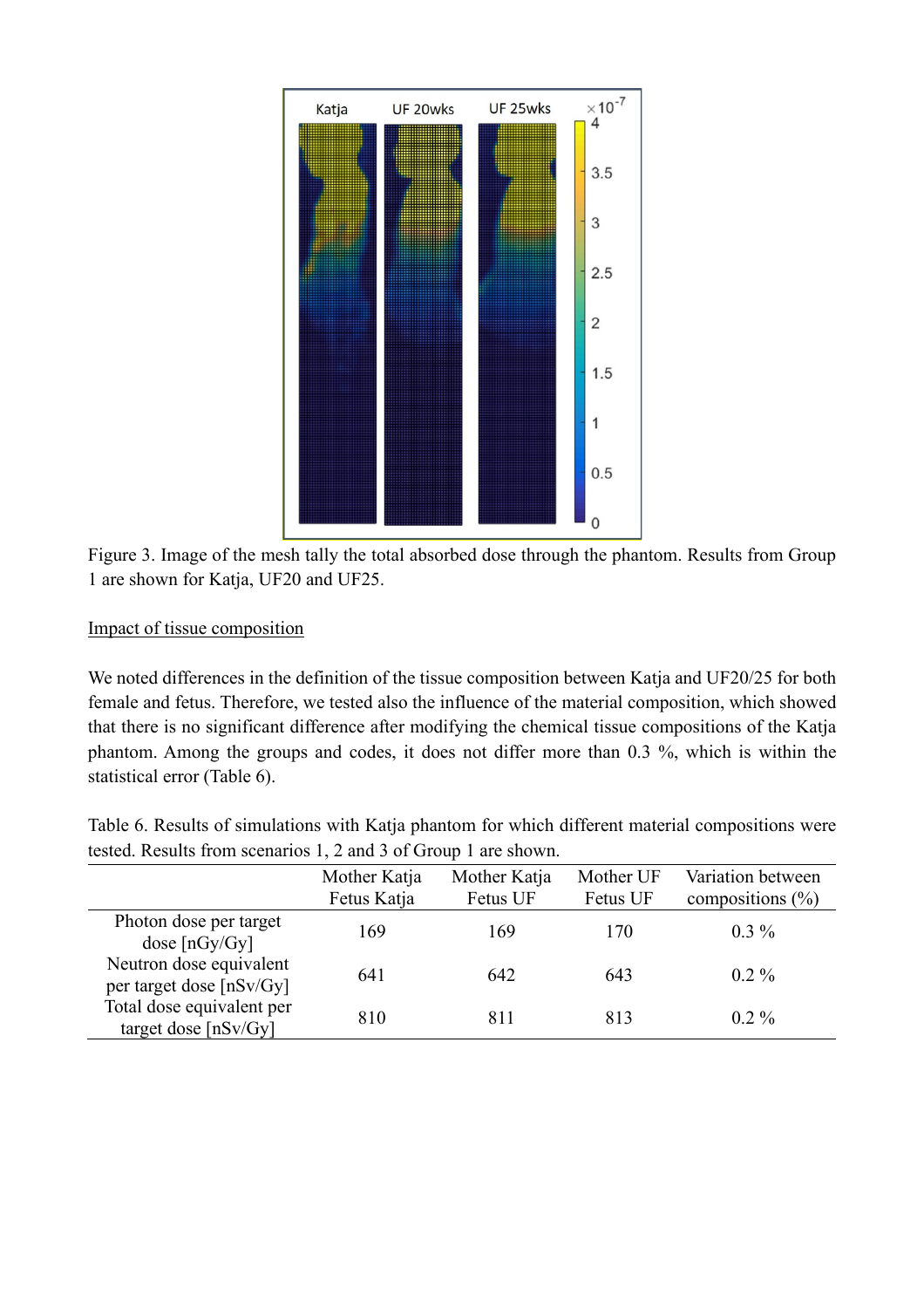#### **Discussion**

Thanks to the reduced out-of-field doses associated to proton therapy, pregnant cancer patients could benefit from this technique. Nevertheless, calculation of fetal dose using Monte Carlo simulations are of key importance and require the use of computational pregnant phantoms. Moreover, challenges related to the creation of secondary neutrons need to be considered.

In the current work three different groups evaluated the total dose equivalent delivered to the fetus during proton radiotherapy of the brain. For this purpose, two different versions of the same code, MCNP, were used as well as three different phantoms representing the second part of the second trimester of the pregnancy.

Firstly, the SOBP shape for each participant and each phantom was checked by setting up the mesh tally in the head of each phantom and showed very good agreement between the groups.

Next, we compared fetal doses between groups for the same code. MCNPX shows slightly less variation within the results among the groups than MCNP6.2. Differences between the groups could be attributed to the slightly different definition of the beam parameters and positioning of the beam to the center of the brain. Interestingly when running the same input file in the 2 versions of MCNP we noted very good agreement (within  $6\%$ ) for the total fetal doses which ensures there is no difference in using the 2 versions of MCNP. Nevertheless, we would like to highlight the potential pitfalls that could arise when not taking enough care in the creation of the input file. We noted in setting up the simulations that atomic number of the element (without mass number), which is anyway ignored for photons and electrons, is an important identifier to select appropriate neutron cross section libraries for a specific element. We did not report on these results in the current paper, but it should be mentioned that the error lead to an underestimation of the dose up to 50% for MCNP6.2. For MCNPX the omit of the mass number was less important and only resulted in differences up to 10% related to the different cross section libraries selected by default between the 2 MCNP version. These observations encouraged us to specify the atomic number of the element, mass number of the nuclide and cross-section identifier for each material and all reported simulated data are from the specific settings, which can be observed in the supplemental table 2.

The fetal dose equivalent calculated for the Katja phantom was around  $0.8 \mu\text{Sv/Gy}$  and was dominated by neutrons (81%). When compared to published simulated data for pencil beam scanning proton therapy of the brain during pregnancy (Geng et al., 2015) our results are up to 3 times lower which could be attributed to different target volumes which was 4 times lower in our study  $(47 \text{ cm}^3)$ compared to Geng et al  $(190 \text{ cm}^3)$  as well as the use of different proton energies.

Unfortunately the majority of published data (both experimental and simulated) for proton therapy are for the passive systems, which does not allow comparison to our simulated data. A comparison can be made to the experimental data presented by Mesoloras (Mesoloras et al., 2006) who quantified the scattered neutron dose equivalent, in an experimental setup without scatter foils, range modulators and patient collimators. Results show fetus doses of 5.5 μSv/Gy at 13.4 cm to the field edge. The beam energy was up to 157 MeV, and the phantom was set up to be in the second trimester of pregnancy. They further investigated how the dose drops when the distance from the field edge increases, and found a drop of one order of magnitude at a distance 50 cm from the field edge. Since in our simulations fetus is at distance even further than 50 cm from the field edge, these experimental result could be considered in line with our simulation results.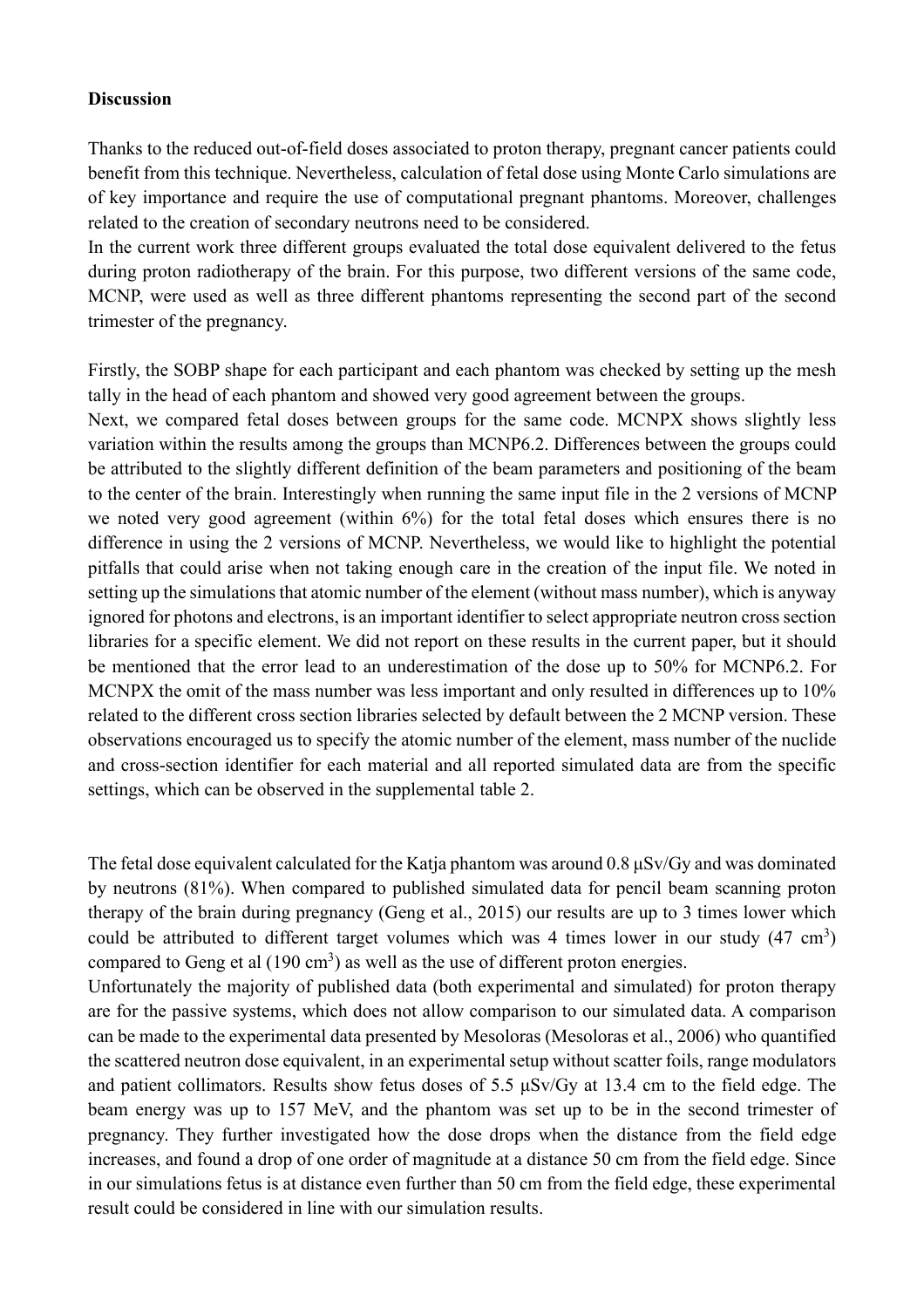The UF phantoms from both gestational ages have significantly lower dose equivalent to the whole fetus than the Katja phantom (approximately 46 %), which was surprising. First we verified the impact on difference in the tissue composition between the phantoms (Katja versus UF), nevertheless the impact of different tissue compositions was small as results agreed within 0.3 %, which is below the statistical error. Therefore, the difference in tissue composition is not responsible for the large discrepancy in the final result between UF and Katja phantom. Next we looked into geometrical differences between the phantoms and provided good overview for the geometrical characteristics in Figure 1 and 3. The phantom representation of the Katja is thinner so there is less mass to attenuate the stray radiation. Katja has slightly tilted head so positioning of the beam is also different relatively to the fetus, since there is more air between brain and belly. In other words, Katjas belly is directly exposed to the scattered neutrons, and they pass through air, so there is no tissue to attenuate and moderate the neutrons. As such Katja has elevated neutron flux in the top of the belly which causes the fetus to receive higher dose from neutrons.

Moreover, the fetus positioning in the belly is different for each phantom. The distance from the field edge to the center of the fetus was 55 and 64 cm for the Katja and UF 25 respectively. As described by Mesoloras (Mesoloras et al., 2006) a slight increase in the distance to the field can reduce the fetus neutron dose.

Our results suggest that dose estimation to the fetus require integration of as much as possible patients' and fetus anatomy when modeling fetus dose in clinical settings. Nevertheless, during pregnancy the fetus is in constant movement, and also moves during the radiotherapy treatment of the mother. As such its position and orientation will differ from fraction to fraction and introduce uncertainties on the fetal dose calculations.

In the near future our intention is to move to the more clinical case, where the realistic radiotherapy plans will be applied to the DICOM-CT images of the UF phantom. In this way, we will be able to assess total dose to the fetus involving clinical radiotherapy plans and allow selection of treatment parameters for optimal radiation protection of the fetus. Moreover, we would like to perform validation measurements with physical phantoms in proton therapy to benchmark our calculations. Within EURADOS WG9 we have well-characterized detector systems to measure this mixed field of radiation and initiatives have been launched to create physical pregnant phantoms, including the use of 3D printing technology.

According to the authors experience with voxelized phantoms several issues can be encountered and the following advice can be given. High number of voxels requires high computer performance for using the MCNP geometry plotter and for preforming simulations in general. Usage of DBCN card in the code, in order to skip the geometry check, speeded up the calculations significantly, especially for the UF phantoms which have high voxel number. Some of the participants had problems with running simulations with such a large voxel numbers, and the simulations lasted for several days (even weeks). Some versions of the MCNP were not even able to start the simulations at all.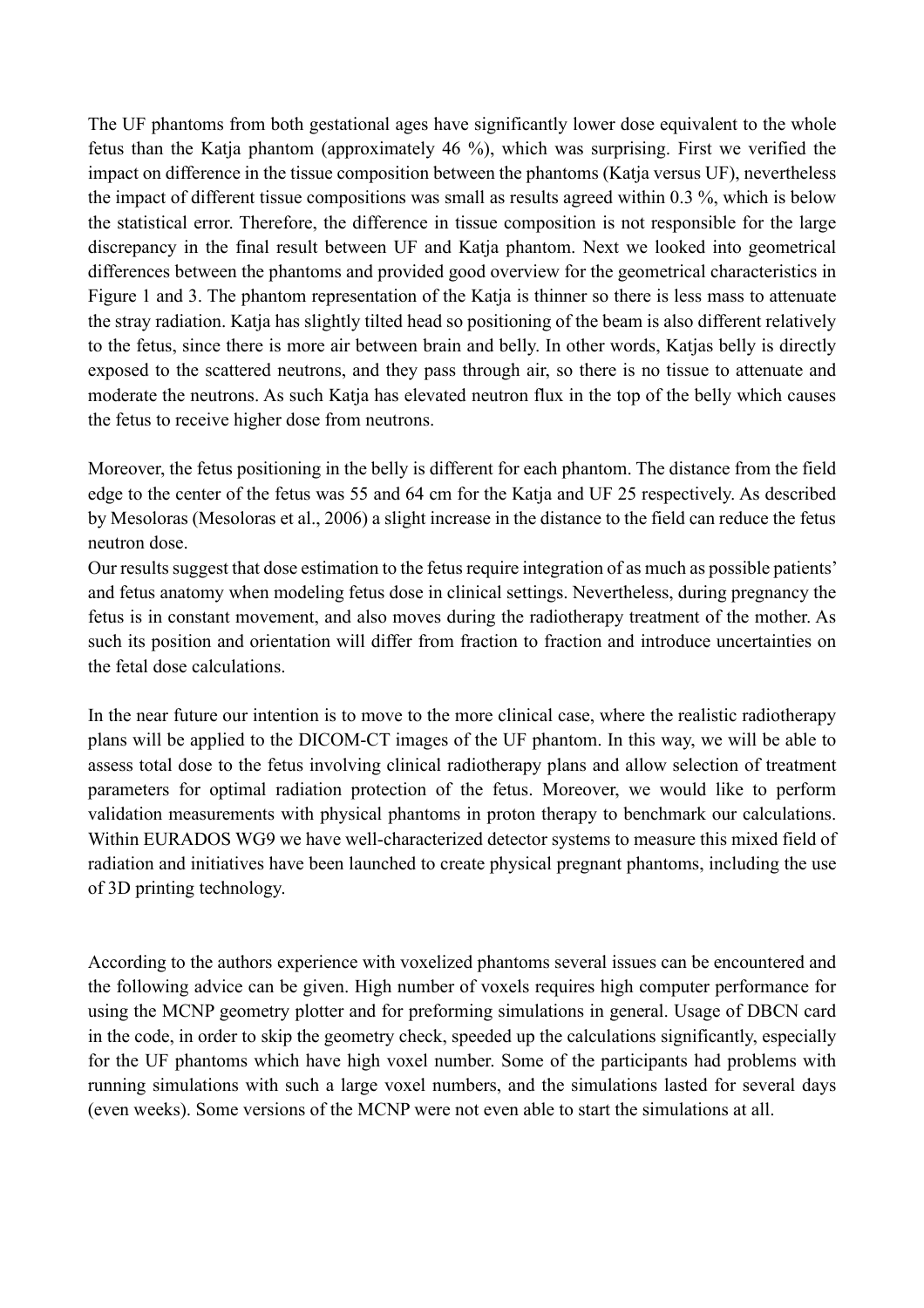## **Conclusions**

Results obtained by three different groups differ up to 8 and 12 % for MCNPX and MCNP6.2 respectively, which may be attributed to slightly different definition of the simulation parameters by each participant.

Following a brain proton therapy irradiation, the fetus dose equivalent on different phantoms determined to be between 0.4 and 0.8 µSv/Gy which is in correspondence with the previously published simulated and experimental data.

Result obtained by two different phantoms differ by factor of 2 which could not be attributed to minor differences in tissue composition between phantoms. According to the conducted simulations reason for this discrepancy comes from the positioning of the fetus and the geometrical characteristics of the mother. These results highlight the uncertainty related to fetal dose calculations due to varying positioning and orientation of the fetus between patients and during the course of treatment and emphasized the need to integrate as much as possible female and fetus anatomy when modeling fetus dose in a clinical settings.

## **Acknowledgments**

European radiation dosimetry group (EURADOS) is a non-profit association that engages research in various fields of radiation dosimetry. Working group 9 (WG9) is mainly dedicated to estimation of out–of-field doses during radiotherapy and recently planned to include out-of-field dose estimations and calculations of pregnant patients undergoing radiotherapy. Working group 6 (WG6) is dedicated to the issues regarding the computational dosimetry and Monte Carlo simulations. Both WG6 and WG9 members participated in this task. Groups that have participated in this exercise come from Belgian Nuclear Research Centre (SCK CEN), National Centre for Nuclear Research in Poland and Faculty of medicine in Osijek, Croatia.

The authors acknowledge Groups from University of Florida and Helmholtz University Zentum Münich for providing us the computational phantoms required for the calculations.

Michał Kuć from National Centre for Nuclear Research participated in phantom preparation prior the simulations.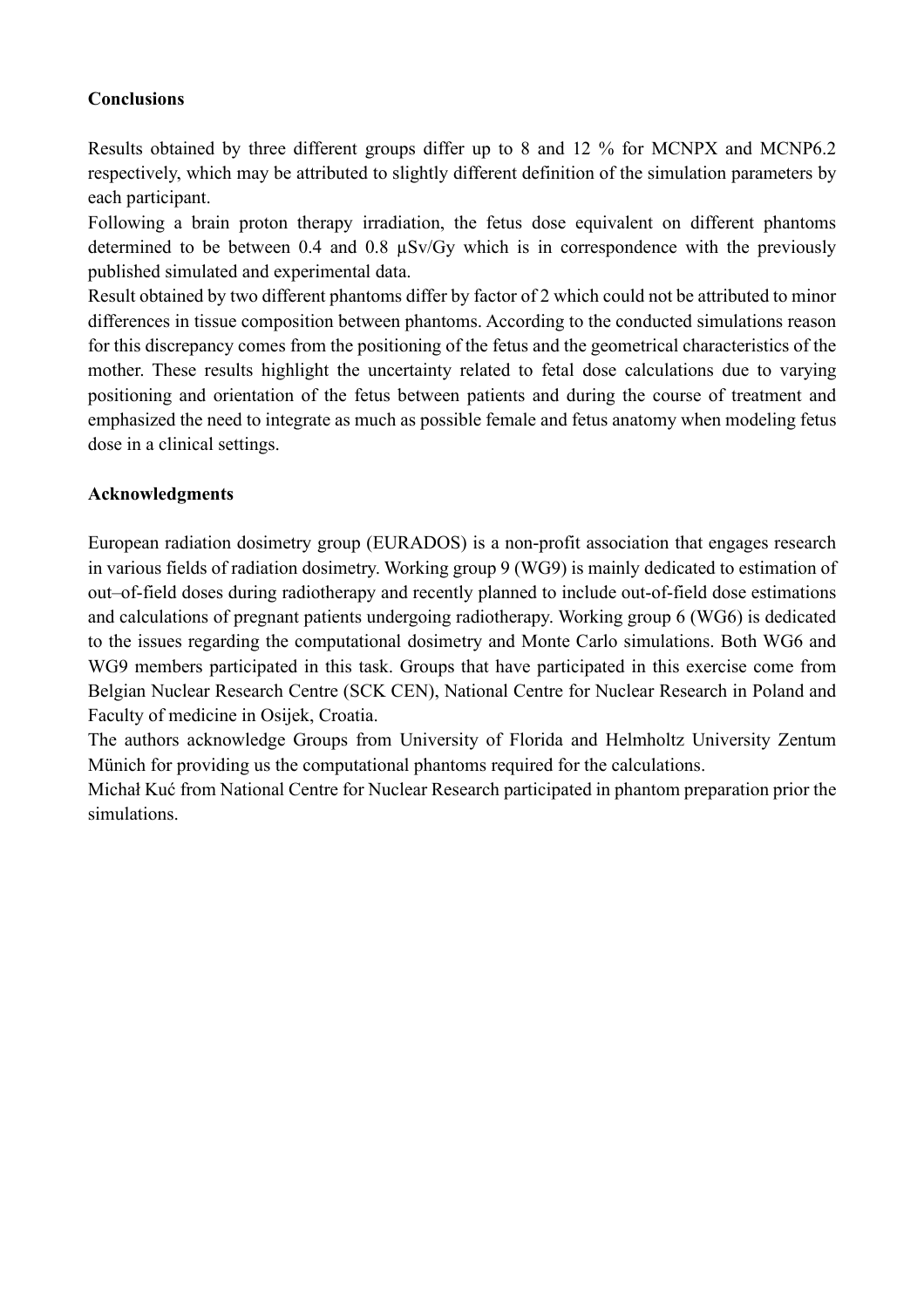#### **Literature:**

- Becker, J., Zankl, M., Fill, U., Hoeschen, C., 2008. Katja—the 24th week of virtual pregnancy for dosimetric calculations. Polish J. Med. Phys. Eng. 14, 13–20.
- Bertini, H.W., 1969. Intranuclear-cascade calculation of the secondary nucleon spectra from nucleon-nucleus interactions in the energy range 340 to 2900 MeV and comparisons with experiment. Phys. Rev. 188, 1711.
- Bertini, H.W., 1963. Low-energy intranuclear cascade calculation. Phys. Rev. 131, 1801.
- Collins, J., 2014. Listing of available ACE data tables (rev. 4), LA-UR-13-21822.
- Dimbylow, P., 2006. Development of pregnant female, hybrid voxel-mathematical models and their application to the dosimetry of applied magnetic and electric fields at 50 Hz. Phys. Med. Biol. 51, 2383.
- Donegan, W.L., 1983. Cancer and pregnancy. CA. Cancer J. Clin. 33, 194–214.
- Geng, C., Moteabbed, M., Seco, J., Gao, Y., Xu, X.G., Ramos-Méndez, J., Faddegon, B., Paganetti, H., 2015. Dose assessment for the fetus considering scattered and secondary radiation from photon and proton therapy when treating a brain tumor of the mother. Phys. Med. Biol. 61, 683.
- Kal, H.B., Struikmans, H., 2005. Radiotherapy during pregnancy: fact and fiction. Lancet Oncol. 6, 328–333.
- Kolacio, M.Š., Brkić, H., Faj, D., Radojčić, Đ.S., Rajlić, D., Obajdin, N., Jurković, S., 2021. Validation of two calculation options built in Elekta Monaco Monte Carlo based algorithm using MCNP code. Radiat. Phys. Chem. 179, 109237.
- Mashnik, S.G., Gudima, K.K., Prael, R.E., Sierk, A.J., Baznat, M.I., Mokhov, N. V, 2008. CEM03. 03 and LAQGSM03. 03 event generators for the MCNP6, MCNPX, and MARS15 transport codes. arXiv Prepr. arXiv0805.0751.
- Mashnik, S.G., Gudima, K.K., Sierk, A.J., Baznat, M.I., Mokhov, N. V, 2005. CEM03. 01 user manual. LANL Rep. LA UR 5, 7321.
- Maynard, M.R., Long, N.S., Moawad, N.S., Shifrin, R.Y., Geyer, A.M., Fong, G., Bolch, W.E., 2014. The UF Family of hybrid phantoms of the pregnant female for computational radiation dosimetry. Phys. Med. Biol. 59, 4325.
- Mazzola, R., Corradini, S., Eidemüeller, M., Figlia, V., Fiorentino, A., Giaj-Levra, N., Nicosia, L., Ricchetti, F., Rigo, M., Musola, M., 2019. Modern radiotherapy in cancer treatment during pregnancy. Crit. Rev. Oncol. Hematol. 136, 13–19.
- Mesoloras, G., Sandison, G.A., Stewart, R.D., Farr, J.B., Hsi, W.C., 2006. Neutron scattered dose equivalent to a fetus from proton radiotherapy of the mother. Med. Phys. 33, 2479–2490.
- Pavlidis, N.A., 2002. Coexistence of pregnancy and malignancy. Oncologist 7, 279–287.
- Pelowitz, D.B., 2011. MCNPX Users Manual Version 2.7. 0 (2011). LA-CP-11-00438.
- Rabus, H., Gomez-Ros, J.-M., Villagrasa, C., Eakins, J., Vrba, T., Blideanu, V., Zankl, M., Tanner, R., Struelens, L., Brkić, H., 2021. Quality assurance for the use of computational methods in dosimetry: activities of EURADOS Working Group 6 'Computational Dosimetry.' J. Radiol. Prot. 41, 46.
- Romero‐Expósito, M., Domingo, C., Sánchez‐Doblado, F., Ortega‐Gelabert, O., Gallego, S., 2016. Experimental evaluation of neutron dose in radiotherapy patients: Which dose? Med. Phys. 43, 360–367.
- Shine, N.S., Raghukumar Paramu, M.G., Bos, R.C.J., Jayadevan, P.M., 2019. Out-of-field dose calculation by a commercial treatment planning system and comparison by monte carlo simulation for varian TrueBeam®. J. Med. Phys. 44, 156.
- Stolarczyk, L., Trinkl, S., Romero-Exposito, M., Mojżeszek, N., Ambrozova, I., Domingo, C., Davídková, M., Farah, J., Kłodowska, M., Knežević, Ž., 2018. Dose distribution of secondary radiation in a water phantom for a proton pencil beam—EURADOS WG9 intercomparison exercise. Phys. Med. Biol. 63, 85017.
- Streffer, C., Shore, R., Konermann, G., Meadows, A., Holm, L.E., Stather, J., Mabuchi, K., 2003. Biological effects after prenatal irradiation (embryo and fetus). A report of the International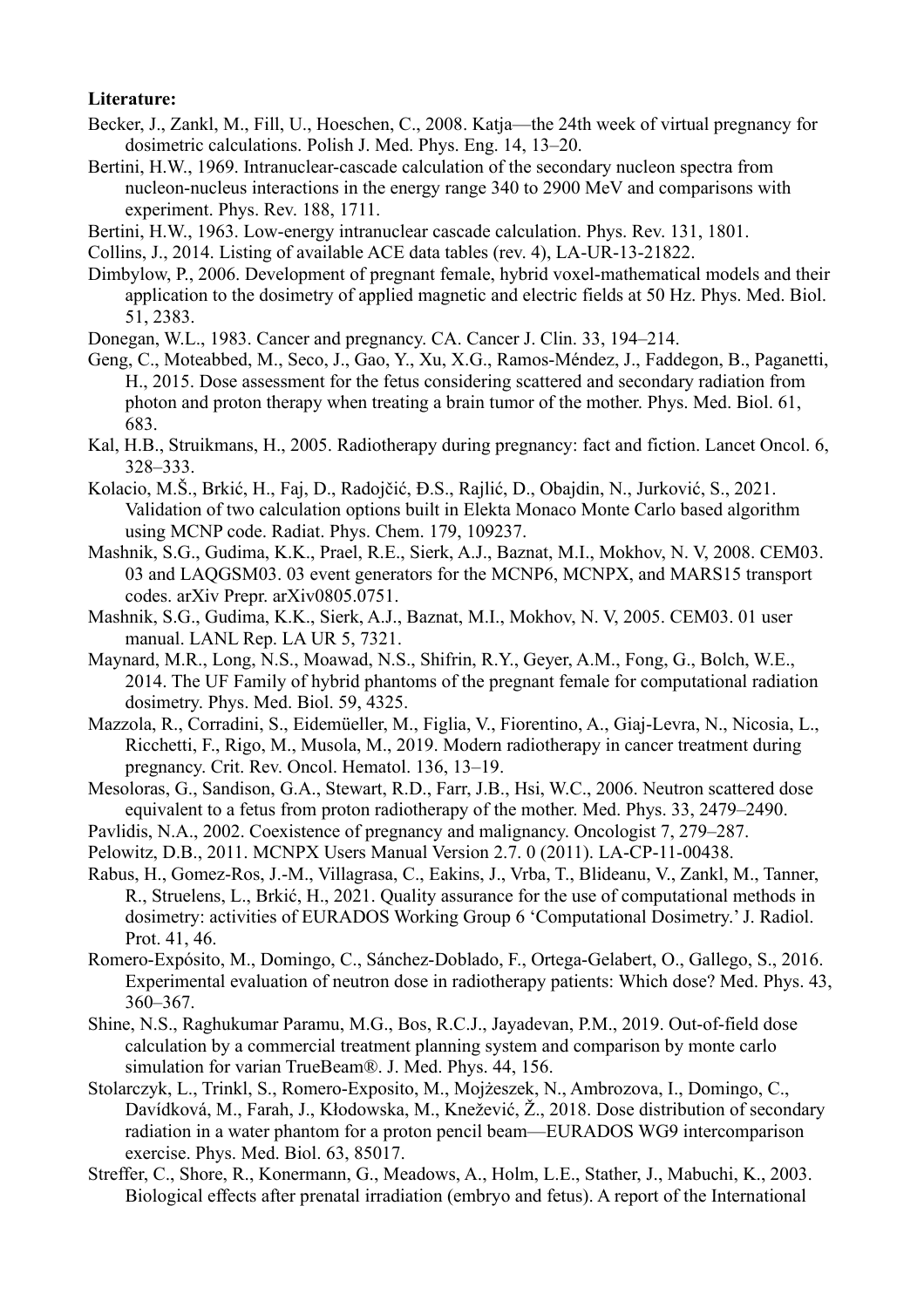Commission on Radiological Protection. Ann. ICRP 33, 5–206.

- Werner, C.J., Bull, J.S., Solomon, C.J., Brown, F.B., McKinney, G.W., Rising, M.E., Dixon, D.A., Martz, R.E., Hughes, H.G., Cox, L.J., 2018a. MCNP6. 2 release notes. Los Alamos Natl. Lab. Rep. LA-UR-18–20808.
- Werner, C.J., Bull, J.S., Solomon, C.J., Brown, F.B., McKinney, G.W., Rising, M.E., Dixon, D.A., Martz, R.L., Hughes, H.G., Cox, L.J., 2018b. MCNP6. 2 Release Notes: Report LA-UR-18- 20808. Los Alamos Natl. Lab.
- Wochnik, A., Stolarczyk, L., Ambrozova, I., Davidkova, M., De Saint-Hubert, M., Domański, S., Domingo, C., Knežević, Ž., Kopec, R., Kuć, M., 2020. Out-of-field doses for scanning proton radiotherapy of shallowly located paediatric tumours–a comparison of range shifter and 3D printed compensator. Phys. Med. Biol.
- Zaidi, H., Xu, X.G., 2007. Computational anthropomorphic models of the human anatomy: the path to realistic Monte Carlo modeling in radiological sciences. Annu. Rev. Biomed. Eng. 9, 471– 500.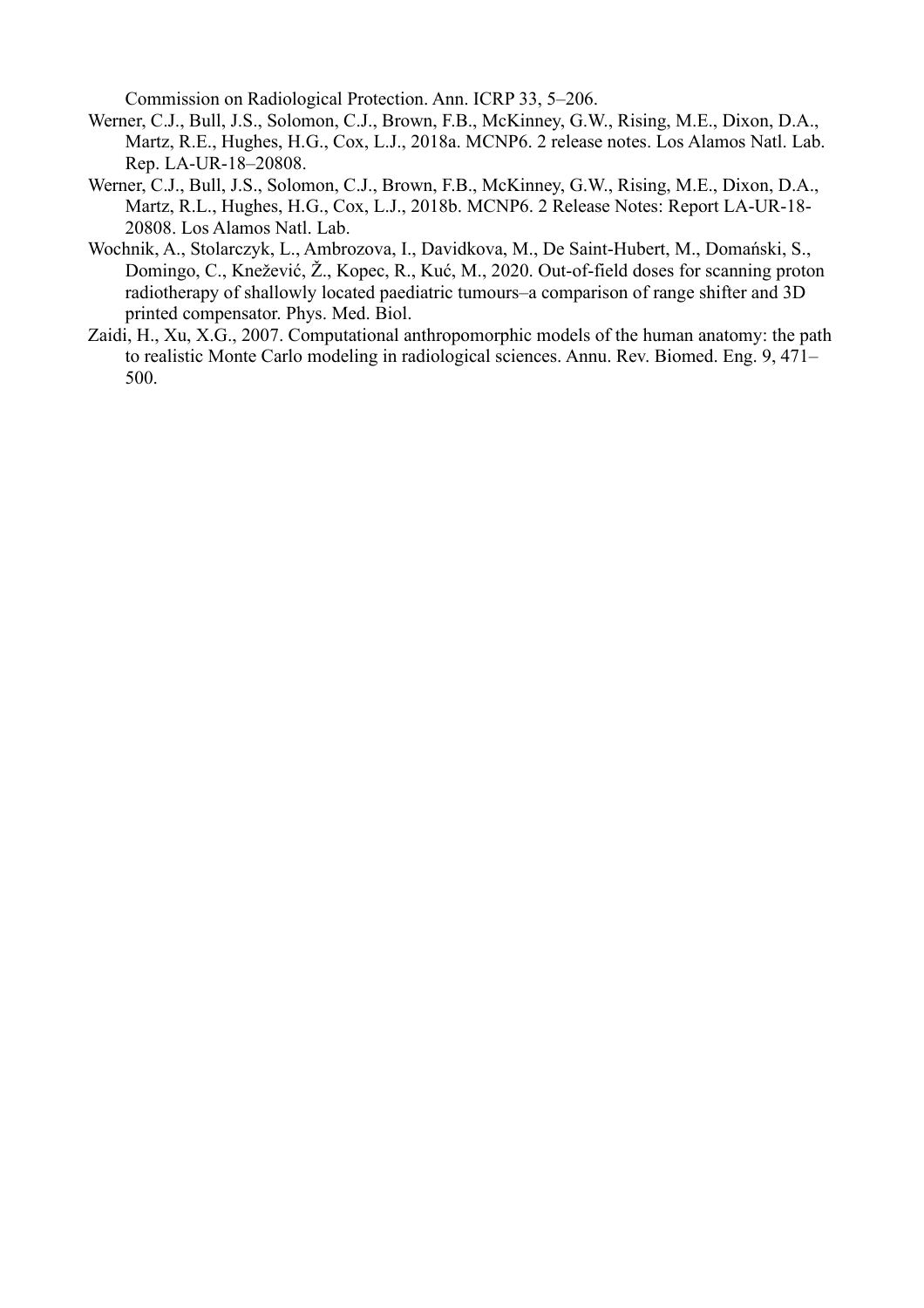Supplemental Table 1. Overview of different proton energies, weights and sigma values of the SOBP modelled in this work

| Energy |        | Sigma |
|--------|--------|-------|
| [MeV]  | Weight | [MeV] |
|        |        |       |
| 116.27 | 0.307  | 1.746 |
| 114.19 | 0.096  | 1.714 |
| 112.16 | 0.076  | 1.684 |
| 110.16 | 0.061  | 1.654 |
| 108.21 | 0.052  | 1.625 |
| 106.28 | 0.045  | 1.596 |
| 104.38 | 0.039  | 1.567 |
| 102.51 | 0.035  | 1.539 |
| 100.65 | 0.031  | 1.511 |
| 98.82  | 0.028  | 1.484 |
| 96.99  | 0.026  | 1.456 |
| 95.17  | 0.024  | 1.429 |
| 93.36  | 0.023  | 1.402 |
| 91.54  | 0.022  | 1.374 |
| 89.73  | 0.021  | 1.347 |
| 87.91  | 0.02   | 1.32  |
| 86.08  | 0.019  | 1.292 |
| 84.24  | 0.019  | 1.265 |
| 82.37  | 0.019  | 1.237 |
| 80.49  | 0.018  | 1.208 |
| 78.58  | 0.020  | 1.180 |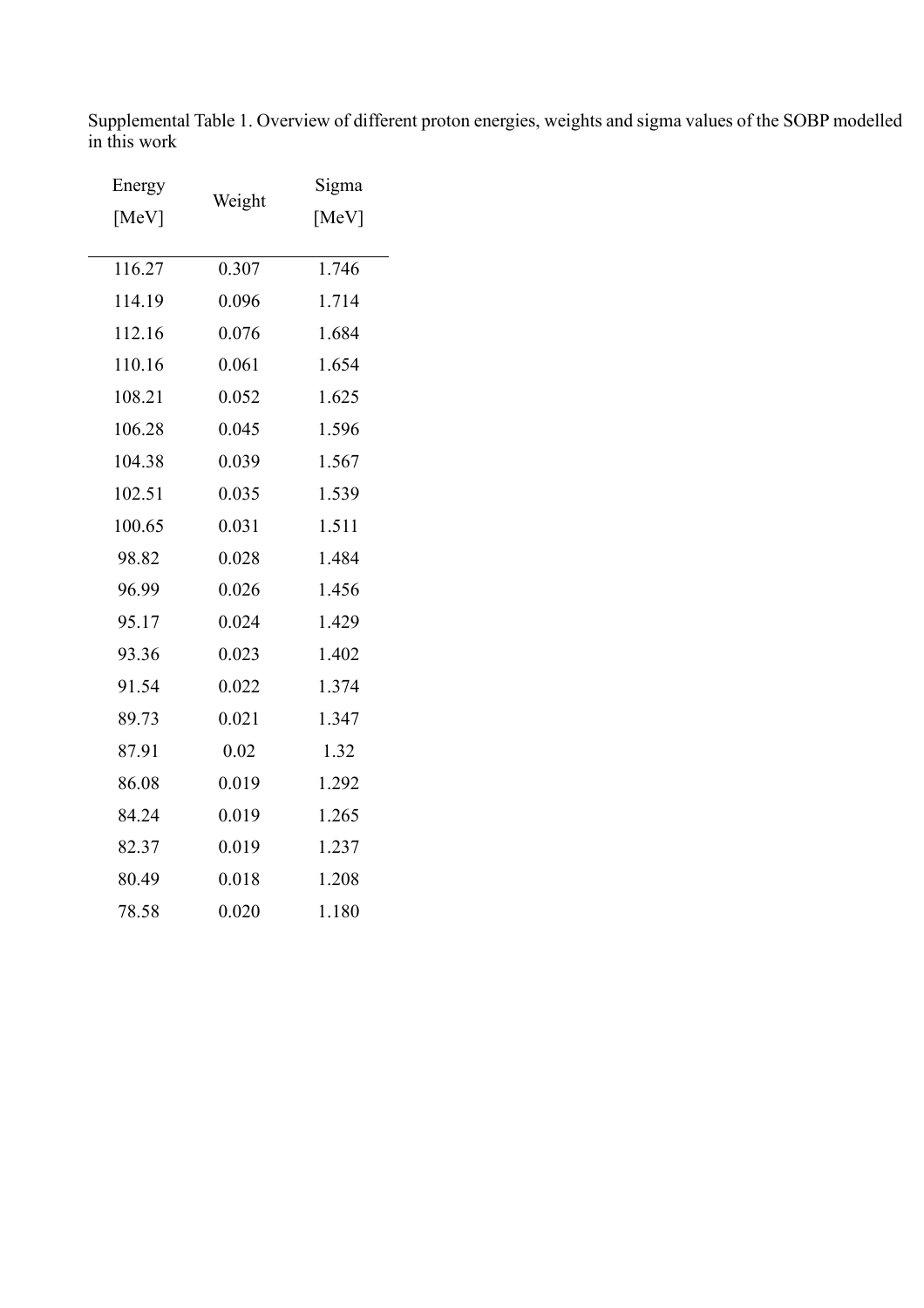Supplemental Table 2. Overview of element definitions (ZAID), cross section libraries and models used in each simulation. *c* denotes Continuous-energy neutron data libraries, *u* denotes Continuous-energy photonuclear data libraries, *p* denotes Continuous-energy photoatomic data libraries and *h* proton data libraries, *m* represents usage of the models.

|              |  |  |                                                |  |   | <b>MCNPx</b> |                                                   |                     |             |                 |     |
|--------------|--|--|------------------------------------------------|--|---|--------------|---------------------------------------------------|---------------------|-------------|-----------------|-----|
|              |  |  | MCNPX Institute 1 MCNPX Institute 2            |  |   |              |                                                   | MCNPX Institute 3   |             |                 |     |
|              |  |  | El. ZAID c u p h ZAID c u                      |  | p |              | 1001                                              | $\mathbf{c}$        | u           | p               | h   |
| H.           |  |  | 1001 80c m 84p 70h 1001 80c m 84p 70h          |  |   |              | 6000/6012                                         | 80c                 | m           | 84p             | 70h |
| C            |  |  | 6000 80c 24u 84p 70h 6000 80c 24u 84p 70h      |  |   |              | 7014                                              | 80c                 | $m/24u$ 84p |                 | 70h |
|              |  |  | N 7014 80c 70u 84p 70h 7014 80c 70u 84p 70h    |  |   |              | 8016                                              | 80c                 | 70u 84p     |                 | 70h |
| O            |  |  | 8016 80c 24u 84p 70h 8016 80c m 84p 70h        |  |   |              | 11023                                             | 80c                 | 24u         | 84 <sub>p</sub> | 70h |
|              |  |  | Na 11023 80c 70u 84p m 11023 80c 70u 84p m     |  |   |              | 12000                                             | 80c                 | 70u         | 84p             | m   |
|              |  |  | Mg 12000 62c m 84p m 12000 62c m 84p m         |  |   |              | 15031                                             | 62c                 | m           | 84p             | m   |
|              |  |  | P 15031 80c m 84p 70h 15031 80c m 84p 70h      |  |   |              | 16000                                             | 80c                 | m           | 84p             | 70h |
|              |  |  | S 16000 62c m 84p m 16000 62c m 84p m          |  |   |              | 17000                                             | 62c                 | m           | 84p             | m   |
|              |  |  | Cl 17000 66c m 84p m 17000 66c m 84p m         |  |   |              | 19000                                             | 66 <sub>c</sub>     | m           | 84p             | m   |
|              |  |  | Ar 18040 80c 70u 84p m 18040 80c 70u 84p m     |  |   |              | ∗                                                 |                     |             |                 |     |
|              |  |  |                                                |  |   |              | K 19000 62c m 84p m 19000 62c m 84p m 20000/20040 | 62c                 | m           | 84 <sub>p</sub> | m   |
|              |  |  | Ca 20040 80c 24u 84p 70h 20040 80c m 84p 70h   |  |   |              | 26056                                             | $62c/80c$ m/24u 84p |             |                 | 70h |
|              |  |  | Fe 26056 80c 24u 84p 70h 26056 80c 24u 84p 70h |  |   |              | 53127                                             | 80c                 | $24u$ 84p   |                 | 70h |
| $\mathbf{I}$ |  |  | 53127 80c 70u 84p m 53127 80c 70u 84p m        |  |   |              | 1001                                              | 80c                 | 70u         | 84p             | m   |
|              |  |  |                                                |  |   |              |                                                   |                     |             |                 |     |

#### **MCNP6.2**

|               |              |              |                   |              |                                  |  |                    |                 |              | MCNP6.2 Institute 1 MCNP6.2 Institute 2 MCNP6.2 Institute 3 |             |                     |     |              |
|---------------|--------------|--------------|-------------------|--------------|----------------------------------|--|--------------------|-----------------|--------------|-------------------------------------------------------------|-------------|---------------------|-----|--------------|
|               | El. ZAID     | $\mathbf{c}$ | u                 | $\mathbf{p}$ | h ZAID c                         |  | $\mathbf{u}$       | $\mathbf{p}$    | $\mathbf{h}$ | ZAID                                                        | $\mathbf c$ | u                   | p   | $\mathbf{h}$ |
| H             | 1001 02c     |              | 24<br>u           | 84<br>p      | 70h 1001 80c m 84p 70h           |  |                    |                 |              | 1001                                                        | 90c         | m                   | 84p | 70h          |
| $\mathcal{C}$ | 6000 80c     |              | <b>u</b>          | 24 84<br>p   | 70h 6000 80c                     |  | 24<br>$\mathbf{u}$ | 84p 70h         |              | 6000/6012                                                   | 80c         | $m/24u$ 84p $m/70h$ |     |              |
| $\mathbf N$   | 7014 02c     |              | 24 84<br>u        | p            | 70h 7014 80c                     |  | u                  | $70$ 84p 70h    |              | 7014                                                        | 80c         | 70u 84p 70h         |     |              |
| $\mathcal{O}$ | 8016 02c     |              | 24 84<br>u        | p            | 70h 8016 80c                     |  | $\mathbf{u}$       | $24$ 84p 70h    |              | 8016                                                        | 80c         | 24u 84p 70h         |     |              |
|               | Na 11023 02c |              | <b>u</b>          | 24 84<br>p   | 70h 11023 80c                    |  | 70                 | 84 <sub>p</sub> | m            | 11023                                                       | 80c         | 70u 84p             |     | m            |
|               | Mg 12000 62c |              | 24 84<br>u        | p            | 70h 12000 62c m 84p              |  |                    |                 | m            | 12000                                                       | 62c         | m                   | 84p | m            |
|               | P 15031 02c  |              | 24 84<br>u        | p            | 70h 15031 80c m 84p 70h          |  |                    |                 |              | 15031                                                       | 80c         | m                   | 84p | 70h          |
|               | S 16000 62c  |              | 24 84<br><b>u</b> | p            | m 16000 62c m 84p m              |  |                    |                 |              | 16000                                                       | 62c         | m                   | 84p | m            |
|               | Cl 17000 66c |              | 24 84<br>u        | p            | m 17000 66c m 84p                |  |                    |                 | m            | 17000                                                       | 66c         | m                   | 84p | m            |
|               | Ar 18040 80c |              | 24<br>u           | 84<br>p      | 70h 18040 80c $\frac{70}{1}$ 84p |  |                    |                 | m            | $\ast$                                                      |             |                     |     |              |
|               | K 19000 62c  |              | 24 84<br>u        | p            | m 19000 62c m 84p m              |  |                    |                 |              | 19000                                                       | 62c         | m                   | 84p | m            |
|               | Ca 20040 02c |              | u                 | 24 84<br>p   |                                  |  | $\mathbf{u}$       |                 |              | 70h 20040 80c $\frac{24}{y}$ 84p 70h 20000/20040            |             | 80c m/24u 84p m/70h |     |              |
|               | Fe 26056 02c |              | 24 84<br>u        | p            | 70h 26056 80c                    |  | 24<br>$\mathbf{u}$ | 84p 70h         |              | 26056                                                       | 80c         | 24u 84p 70h         |     |              |